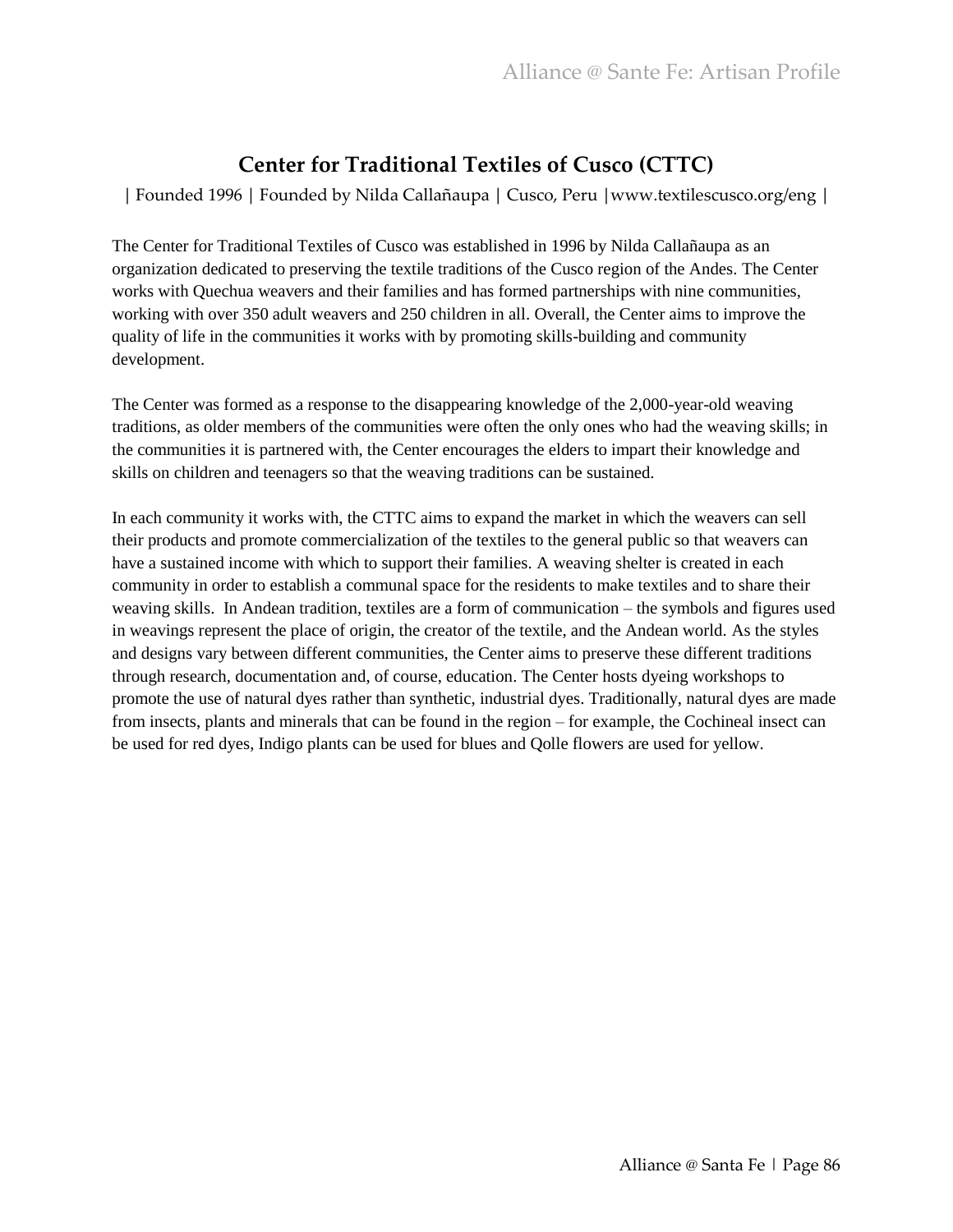### **SEWA Trade Facilitation Center**

│Founded 2003 │Located in India│ [http://www.sewatfc.org](http://www.sewatfc.org/) │



and shelter.

The SEWA Trade Facilitation Center is a division of the Self Employed Women's Association, a trade union in India comprised of women who provide their own income through their own labor or small businesses. Because these women are part of the unorganized sector – which 93% of the female labor force in India is part of – they don't receive regular salaries or welfare benefits. Through its services, SEWA helps its members to become self-reliant and to achieve full employment, meaning that they have a regular income, job security, food security, and social security – healthcare, child care

Founded in 2003, the STFC is the commercial arm of SEWA and connects the artisan producers with the global market. It works with about 15,000 female embroiderers in 220 villages who produce different types of embroidery, making products such as apparel, handbags and home decorations. The artisans working at the village level produce the hand-crafted embroidered products which are then sent to the

STFC's facility center in Ahmedabad to provide the finishing touches and for packing and distribution. STFC has also established a fashion label, Hansiba; the artisans themselves are the shareholders as well as suppliers and 65% of all sales go directly to them. Another center is located in Radhanpur and is a facility where the artisans stitch, learn about design and create the products for Hansiba.

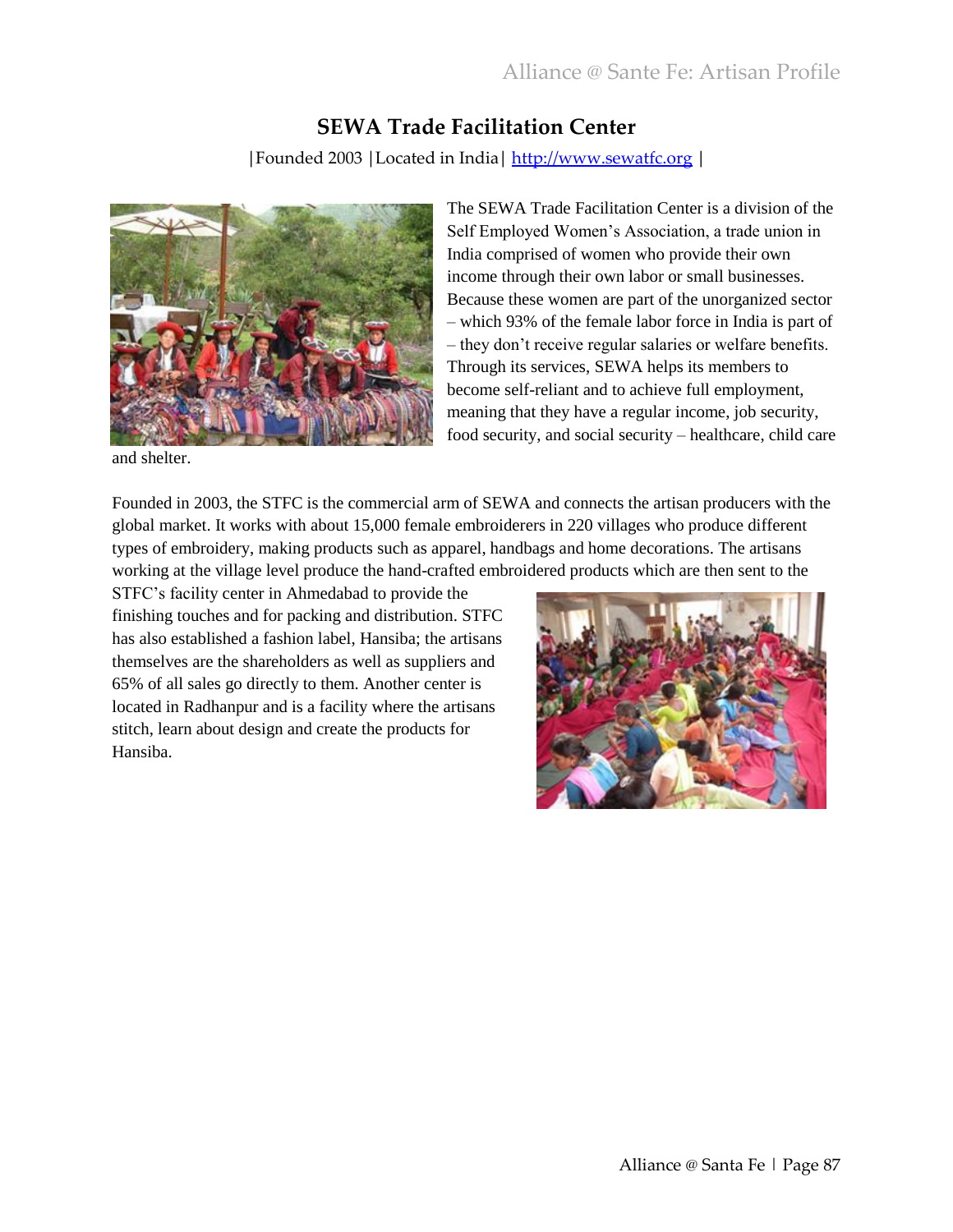# **Organizacion Cheque Oitedie Cooperative**

│Founded by Inés Hinojosa│ Located in Santa Cruz, Bolivia│

The Cheque Oitedie Cooperative is a group of 45 Bolivian women who are members of the indigenous Ayoreo community. While traditionally nomadic, in the last 30 years the Ayoreo have been forced to adopt permanent homes due to the agricultural development boom in Bolivia, whereby the environment they have traditionally lived in has been transformed into farm fields. The female weavers of Ayoreo community of Puesto Paz found that in their new location, the plant they were accustomed to weaving with was non-existent. Inés Hinojosa, the most prominent ethno-botanist, began working with those weavers to help them cultivate a similar plant so that they could continue their weaving traditions. Today, the women are able to cultivate and harvest the plant themselves and hand-weave their traditional bags. They also market and sell their bags themselves, exporting them to foreign countries and attending international crafts fairs; additionally, they export seeds to other Ayoreo communities so that those communities can grow the fibers needed for weaving. About 40% of the income of the Puesto Paz community is now generated by this cooperative of female weavers. Weaving has provided the community with a way to preserve their traditions despite the changes the Puesto Paz people have dealt with.



Learn more: <http://whitleyaward.org/winners/indigenous-ayoreo-community-puesto-paz-bolivia/>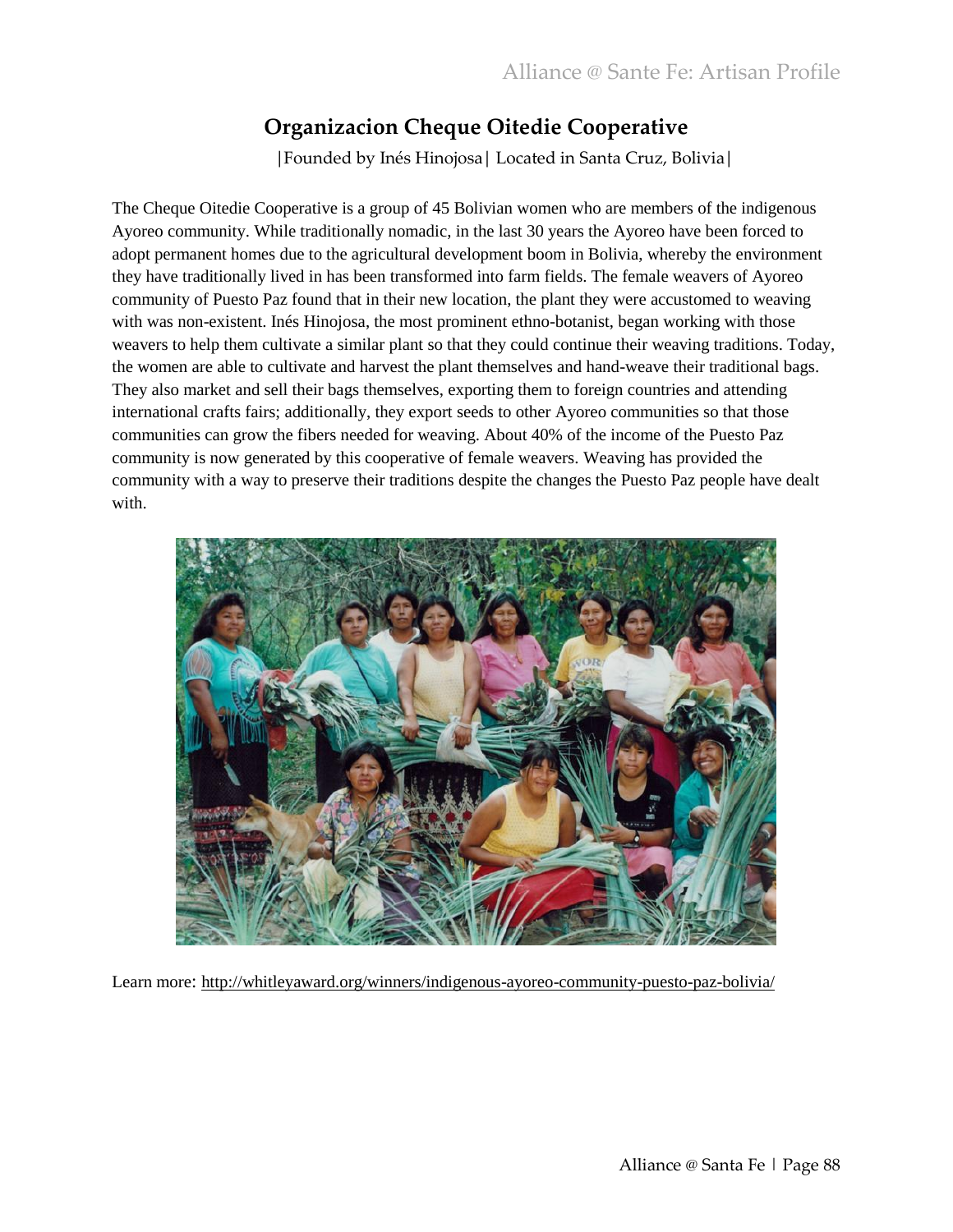## **Tuareg Jewelry**

│ Founded by Mohamed Koumama│Located in Niger│[www.tuaregjewelry.com](http://www.tuaregjewelry.com/) │

Tuareg Jewelry sells the work of the Koumama family of Niger, who are members of the semi-nomadic Tuareg people. Because of the blue turbans they wear, the Tuareg are known as the "Blue Men of the Desert." The Koumama family has passed down a tradition of making sterling silver jewelry for over 25 generations and has established a reputation as master jewelry manufacturers. The late Mohamed Koumama first gained attention for his jewelry work in 1960, and today his relatives continue the tradition and expanded the family jewelry business. Ehadji Koumama, Mohamed's son, first began travelling internationally with the jewelry in 1993, hoping to establish the business abroad, and since then he has continued to travel around the world selling the family's jewelry and bringing the profits back to his home in Niger.



The jewelry itself is made using simple hand tools and in a central compound where the Koumama men work in groups of up to fifteen. The younger Koumama men must serve apprenticeships under the older members until their skills are developed enough for them to produce their own pieces for sale. The geometric motifs of the jewelry each have special significance – for example, mothers traditionally give their daughters triangular pieces and men give diamond shapes to their wives.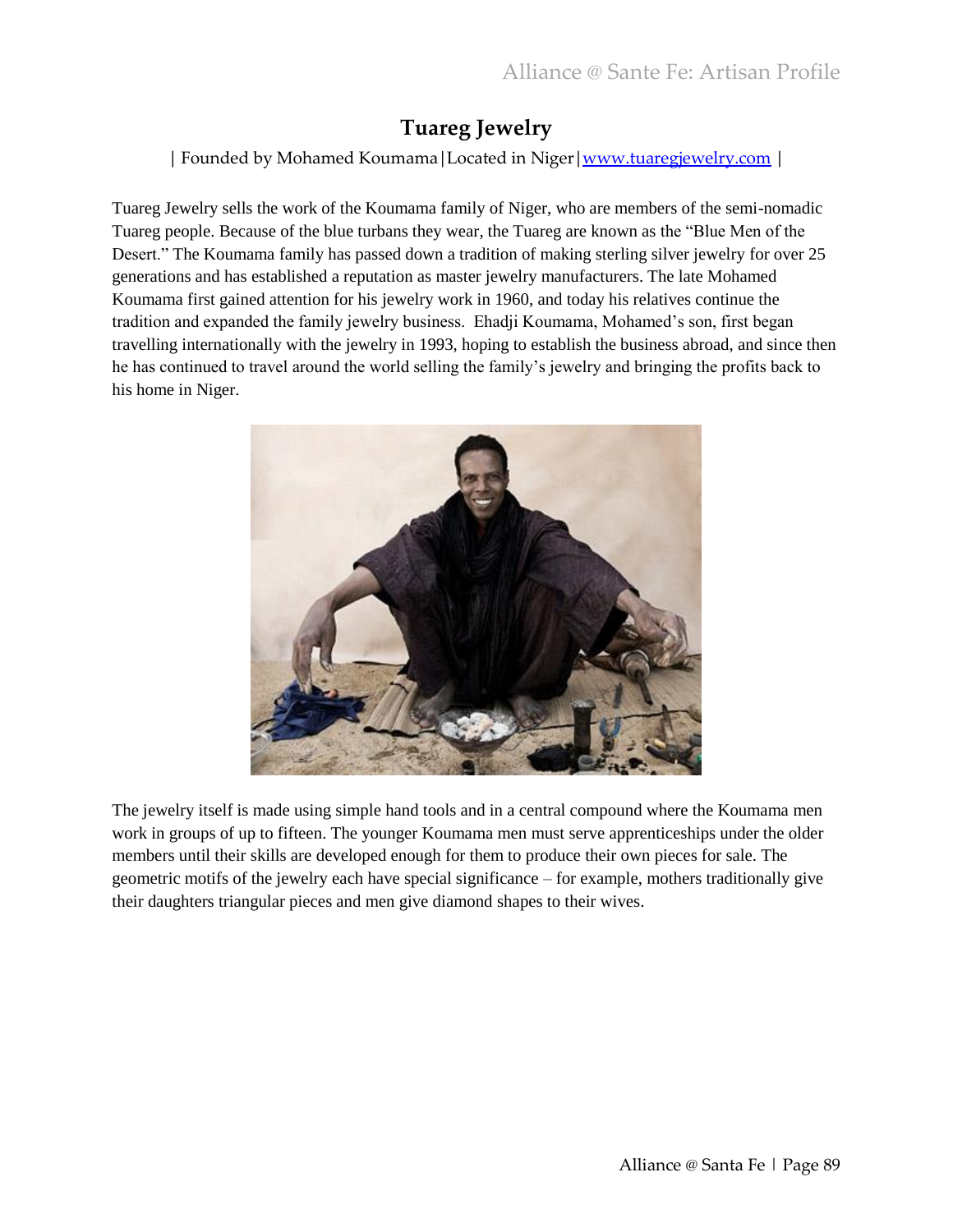### **Kandahar Treasure**

│ Founded 2003│ Founded by Rangina Hamidi │Located in Kandahar, Afghanistan │ [www.kandahartreasure.com](http://www.kandahartreasure.com/)

Kandahar Treasure supports the empowerment of women in Afghanistan by employing female artisans to produce embroidered clothing, home décor and accessories. This style of embroidered textiles, called Khamak, is from the Kandahar region in the southern part of Afghanistan, and has been a tradition passed down among women working in their homes for centuries. Kandahar Treasure was founded by Rangina Hamidi, a native of Afghanistan who left in 1981 and grew up in the United States. She founded the organization upon returning to Aghanistan in 2003; in the last decade it has expanded from employing just 25 artisans to over 400.

Kandahar Treasure helps elevate the value of women in their homes and their independence by providing them with a steady income to support themselves and their families. In addition to economic independence, the organization provides women with information on educational opportunities or social events available to them. As 95% of the women in Kandahar are illiterate, and many are confined to their homes, Kandahar Treasures provides literary services to the women inside their own homes to help them become more self-sufficient. It also teaches women about hygiene and helps them find medical care when they have serious health issues, and helps the women plan and manage their income.

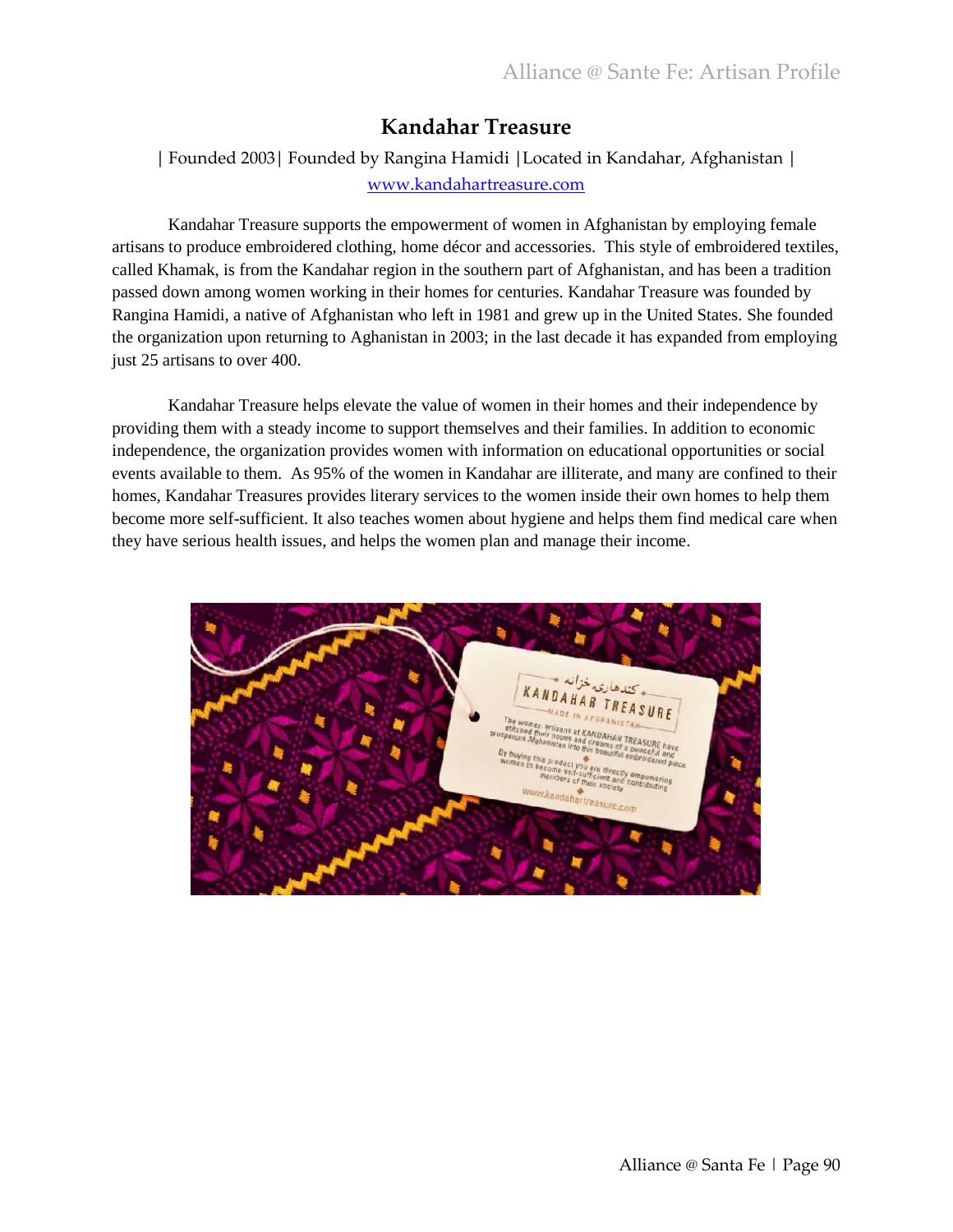## **Uganda Crafts 2000 Limited**

#### │Founded 1983, incorporated 2000 │Founded by Marilyn Dodge & Betty Kinene │ │Located in Kampala, Uganda││[www.ugandacrafts2000ltd.org](http://www.ugandacrafts2000ltd.org/) │

Uganda Crafts 2000 Limited sells fair trade crafts from Uganda around the world. Before becoming incorporated as a private sector company in 2000, it operated as a non-governmental organization known as Uganda Crafts. It was founded in 1983 by UNICEF worker Marilyn Dodge and Betty Kinene, a widowed shopkeeper in a hotel in Kampala. When she was forced to close her shop by a man who wanted her job, Betty was unemployed and disabled with several children to care for. Together Betty and Marilyn opened a shop in Uganda selling crafts made by local artisans, and in 1988 began exporting their products to countries such as Canada, Denmark and England.



Uganda Crafts helps provide income to people who need it most by purchasing products to buy from underprivileged women, single mothers, widows and disabled people. It works with both rural and urban women, and organizes them into production groups based on the crafts they manufacture. It provides training in handicraft production and aims to improve the quality of Ugandan artisanship overall by promoting uniform standards and creativity in different designs and patterns, while still preserving the local African traditions. Additionally, the group aims for environmental and economic sustainability by encouraging production using local materials. In addition to training its own employees, Uganda Crafts provides training courses on behalf of other organizations.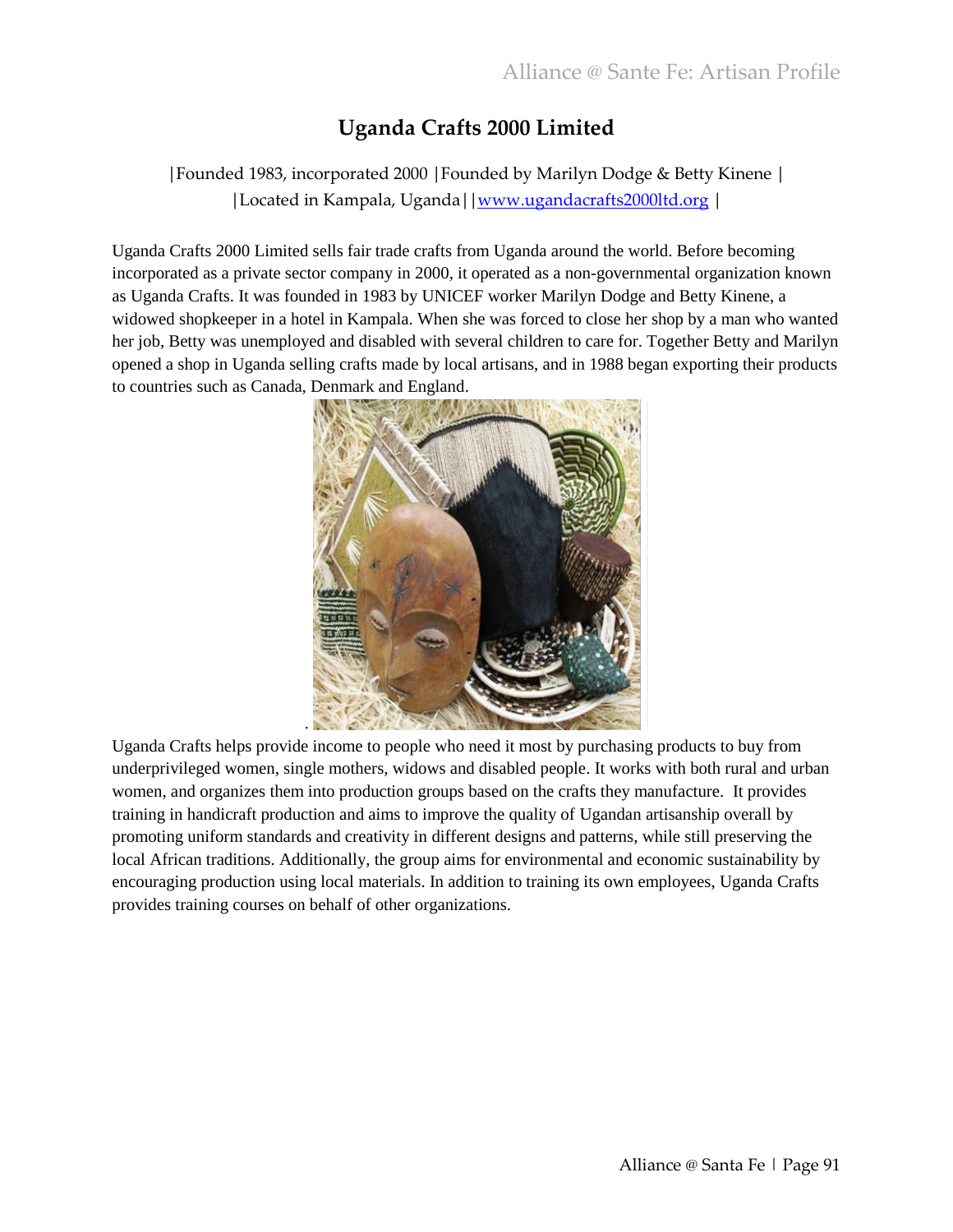## **Gahaya Links**

#### │ Founded 2004│ Founded by Janet Nkubana & Joy Ndunguste │ Located in Rwanda│ │ <http://gahayalinks.com/> │



Gahaya Links is a for-profit handicraft company that empowers Rwandan women by selling their handmade products. It was established after the Rwandan Genocide of 1994, which left the country with many single mothers, widows, wives with imprisoned husbands and orphaned teenage girls. The two sisters who founded the company, Janet Nkubana and Joy Ndunguste, began working with these underprivileged, rural Rwandan women to help them provide an income for themselves. The sisters returned to the city of Kilgali after the genocide after living in a Ugandan refugee camp and opened a hotel there. Seeing how many women had been left impoverished and unable to provide for themselves after the genocide, they began selling hand-woven baskets made by local women to guests at the hotel. Eventually Gahaya Links began teaching weaving skills to small groups of women so that they could make high-quality products suitable for the international market. Today Gahaya Links sell the products of over 4,000 rural weavers all across Rwanda, as well as employing 16 full-time staff members. Their products are exported to major stores in the US using fair trade practices.

Part of their mission is to "weave lasting peace;" by promoting the economic empowerment of women they help the country achieve sustainable peace and development. Many of the weavers are single women who are the only providers for their families, but some are part of married couples who are gaining their own economic independence. In 2007, Gahaya Links established the Gahaya Gifted Hands Innovation Center, a place where women meet to learn and enhance their weaving skills so that they can keep the product quality high. The company has won many awards for its socially responsible business practices.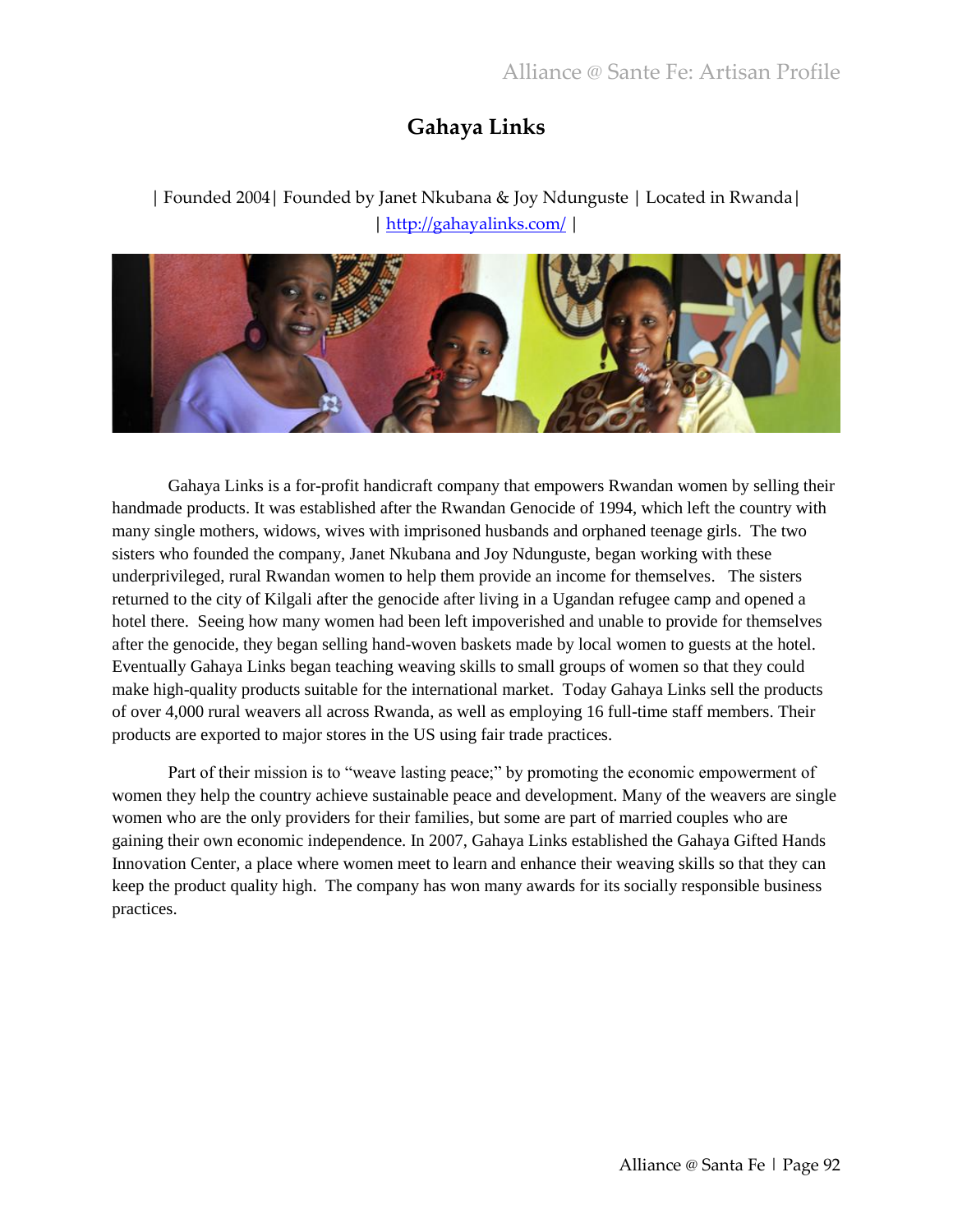### **SAHALANDY**

│ Founded in 2006 │ Located in Madagascar │[http://sahalandy.org](http://sahalandy.org/) │

SAHALANDY is made of seven weaving cooperatives located in the Madagascar mountain town of Sandrandahy. The organization was founded as a way to provide a stable income for the silk weavers and to preserve the cultural heritage of Madagascar. The primary goal of SAHALANDY is to improve the standard of living for each weaver. It emphasizes fairness, equality and professionalism in its practices so that each weaver is provided with the ability to be financially self-sufficient. The benefits of selling the silk scarves that SAHALANDY members produce are



widespread, as the organization states that each member has at least 10 people who are being supported through scarf sales. Thus, SAHALANDY provides an important way for weavers, especially women, to provide for their family members. SAHALANDY also sustains the traditions of Malagasy culture by encouraging the continuation of the entire weaving process – which includes gathering and preparing silk cocoons, then spinning and weaving the silk. It is tradition for young girls to be taught the weaving process by their older family members.



The products that the weavers of SAHALANDY weave are complex and unique; they weave using both cotton and silk and use only natural dyes. One of the products that they produce is the Lamba Landys, a silk cloth that is used in many traditional ways in Madagascar. As one Malagasy proverb states, "This is the lamba. When one is angry it is wrapped around the waist to free one's hands to fight, when one sleeps it serves as a blanket, when one goes out it is worn as clothing, when one dies it becomes a shroud."